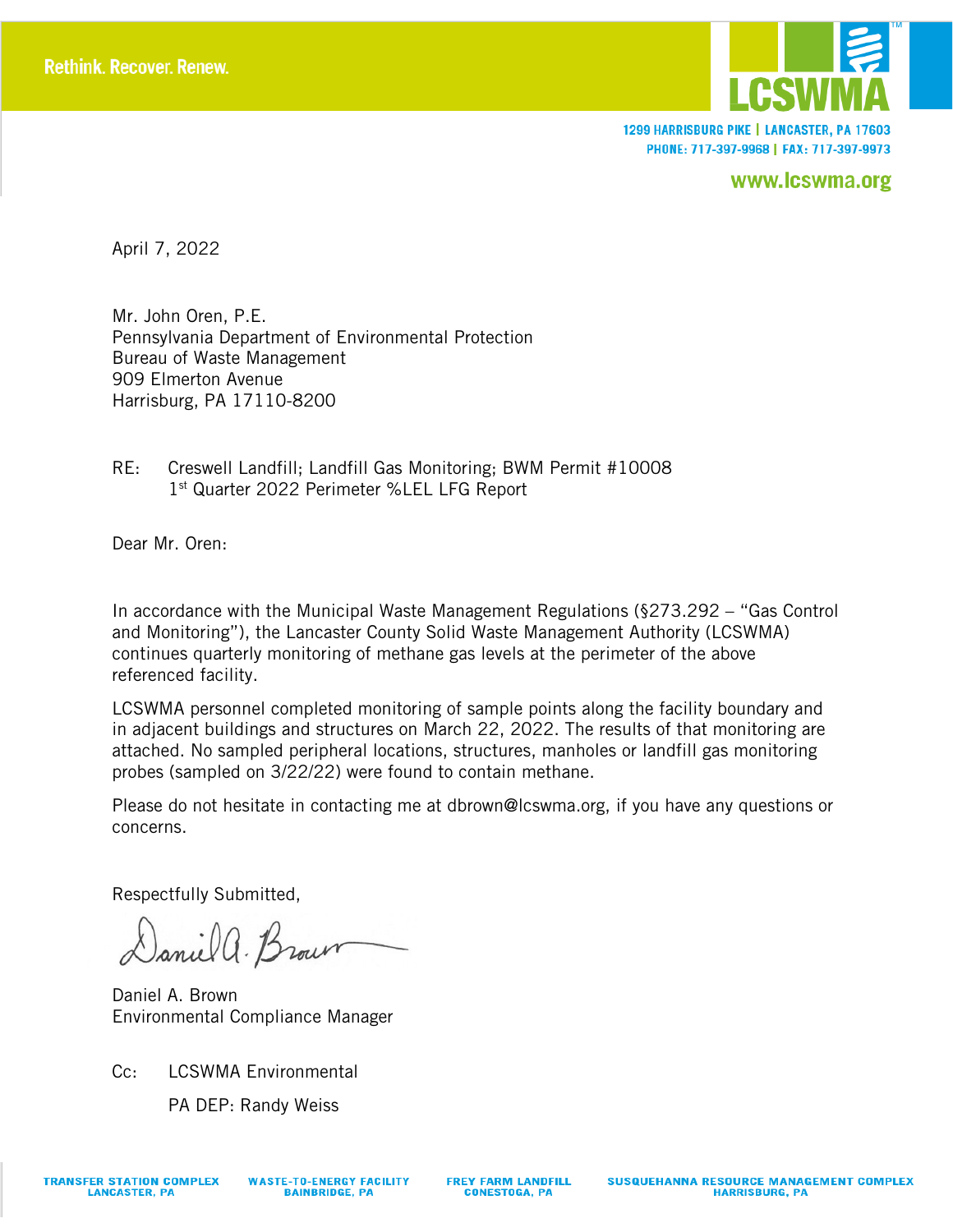## CRESWELL METHANE MONITORING PROGRAM SAMPLE POINT INSPECTION FORM

| <b>SAMPLE</b> |                                            | METHANE LEVEL (as % LEL)          |             |             |             |  |
|---------------|--------------------------------------------|-----------------------------------|-------------|-------------|-------------|--|
| <b>POINT</b>  | <b>DESCRIPTION</b>                         | <b>DATE</b>                       | <b>DATE</b> | <b>DATE</b> | <b>DATE</b> |  |
| <b>NUMBER</b> |                                            | 3/22/22                           |             |             |             |  |
| 1 to 15       | <b>GP WELLS</b>                            | not included with this monitoring |             |             |             |  |
| 16            | <b>CONTROL BUILDING LAB</b>                | $\mathbf 0$                       |             |             |             |  |
| 17            | CONTROL BUILDING COMPRESSOR ROOM           | $\mathbf 0$                       |             |             |             |  |
| 18            | CONTROL BUILDING LOCKER ROOM               | $\mathbf 0$                       |             |             |             |  |
| 19            | <b>NTHW PIT</b>                            | no longer exists                  |             |             |             |  |
| 20            | <b>OTHW PIT</b>                            | $\mathbf 0$                       |             |             |             |  |
| 21            | LTS AERATION PIT AT WEATHER STATION #1     | $\pmb{0}$                         |             |             |             |  |
| 22            | LTS AERATION PIT AT WEATHER STATION #2     | $\mathbf 0$                       |             |             |             |  |
| 23            | LTS WIRE TRENCH VENTS 1                    | $\mathbf 0$                       |             |             |             |  |
| 24            | LTS WIRE TRENCH VENTS 2                    | $\mathbf 0$                       |             |             |             |  |
| 25            | LTS WIRE TRENCH VENTS 3                    | no longer exists                  |             |             |             |  |
| 26            | PUMP HOUSE                                 | $\pmb{0}$                         |             |             |             |  |
| 27            | PUMP HOUSE WET WELL                        | $\pmb{0}$                         |             |             |             |  |
| 28            | <b>MH#1</b>                                | $\mathbf 0$                       |             |             |             |  |
| 29            | MH #2                                      | $\mathbf 0$                       |             |             |             |  |
| 30            | <b>INLET; STREAM R PIPE</b>                | $\mathbf 0$                       |             |             |             |  |
| 31            | <b>OUTLET; STREAM R PIPE</b>               | $\mathbf 0$                       |             |             |             |  |
| 32            | UPPER END; RAVINE LEACHATE COLLECTION C.O. | no longer exists                  |             |             |             |  |
| 33            | <b>SEE MAP</b>                             | $\pmb{0}$                         |             |             |             |  |
| 34            | <b>SEE MAP</b>                             | $\mathbf 0$                       |             |             |             |  |
| 35            | <b>SEE MAP</b>                             | $\mathbf 0$                       |             |             |             |  |
| 36            | <b>SEE MAP</b>                             | $\pmb{0}$                         |             |             |             |  |
| 37            | <b>SEE MAP</b>                             | $\pmb{0}$                         |             |             |             |  |
| 38            | <b>SEE MAP</b>                             | $\mathbf 0$                       |             |             |             |  |
| 39            | <b>SEE MAP</b>                             | 0                                 |             |             |             |  |
| 40            | <b>SEE MAP</b>                             | $\mathbf 0$                       |             |             |             |  |
| 41            | <b>SEE MAP</b>                             | $\mathbf 0$                       |             |             |             |  |
| 42            | <b>SEE MAP</b>                             | 0                                 |             |             |             |  |
| 43            | <b>SEE MAP</b>                             | $\mathbf 0$                       |             |             |             |  |
| 44            | <b>SEE MAP</b>                             | $\pmb{0}$                         |             |             |             |  |
| 45            | <b>SEE MAP</b>                             | $\mathbf 0$                       |             |             |             |  |
| 46            | <b>SEE MAP</b>                             | 0                                 |             |             |             |  |
| 47            | <b>SEE MAP</b>                             | $\mathbf 0$                       |             |             |             |  |
| 48            | SEE MAP                                    | $\mathbf 0$                       |             |             |             |  |
| 49            | <b>SEE MAP</b>                             | $\mathbf 0$                       |             |             |             |  |
| 50            | <b>SEE MAP</b>                             | $\mathbf 0$                       |             |             |             |  |
|               | Atmospheric Pressure (in. Hg)              | 30.18"                            |             |             |             |  |
|               | Air Temperature (Deg. C)                   | $15^{\circ}$ C                    |             |             |             |  |

Revision Date: June 2011

Revisions: deleted points 62 to 66; added points 81 through 86 page 1 of 2